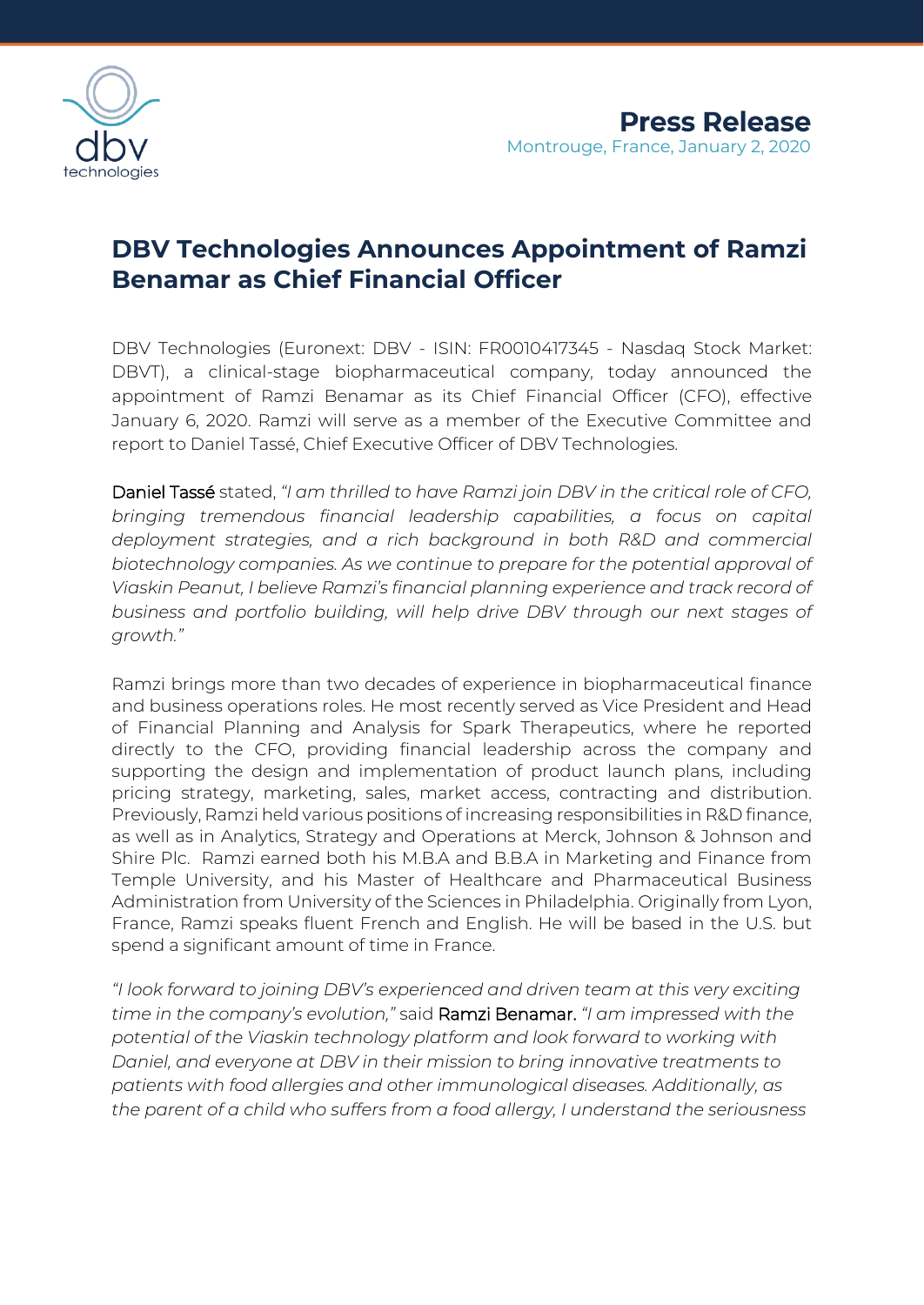

*and burden of food allergies on patients and caregivers, as well as the pressing need for treatment options."*

Sébastien Robitaille, who assumed the role of interim CFO in August 2019, will continue in his role as Chief of Staff.

### About DBV Technologies

DBV Technologies is developing Viaskin®, an investigational proprietary technology platform with broad potential applications in immunotherapy. Viaskin is based on epicutaneous immunotherapy, or EPIT™, DBV's method of delivering biologically active compounds to the immune system through intact skin. With this new class of self-administered and noninvasive product candidates, the Company is dedicated to safely transforming the care of food allergic patients, for whom there are no approved treatments. DBV's food allergies programs include ongoing clinical trials of Viaskin Peanut and Viaskin Milk, and preclinical development of Viaskin Egg. DBV is also pursuing a human proof-of-concept clinical study of Viaskin Milk for the treatment of Eosinophilic Esophagitis, and exploring potential applications of its platform in vaccines and other immune diseases. DBV Technologies has global headquarters in Montrouge, France and offices in Bagneux, France, and North American operations in Summit, NJ and New York, NY. The Company's ordinary shares are traded on segment B of Euronext Paris (Ticker: DBV, ISIN code: FR0010417345), part of the SBF120 index, and the Company's ADSs (each representing one-half of one ordinary share) are traded on the Nasdaq Global Select Market (Ticker: DBVT).

#### Forward Looking Statements

This press release may contain forward-looking statements and estimates, including statements regarding the potential of the EPIT™ platform and Viaskin® Peanut as a treatment for peanut-allergic children. These forward-looking statements and estimates are not promises or guarantees and involve substantial risks and uncertainties. At this stage, the products of the Company have not been authorized for sale in any country. Among the factors that could cause actual results to differ materially from those described or projected herein include uncertainties associated generally with research and development, clinical trials and related regulatory reviews and approvals and the risk that historical clinical results in one patient population may not be predictive of future clinical trial results in different patient populations. A further list and description of these risks, uncertainties and other risks can be found in the Company's regulatory filings with the French Autorité des Marchés Financiers, the Company's Securities and Exchange Commission filings and reports, including in the Company's Annual Report on Form 20-F for the year ended December 31, 2018 and future filings and reports by the Company. Existing and prospective investors are cautioned not to place undue reliance on these forward-looking statements and estimates, which speak only as of the date hereof. Other than as required by applicable law, DBV